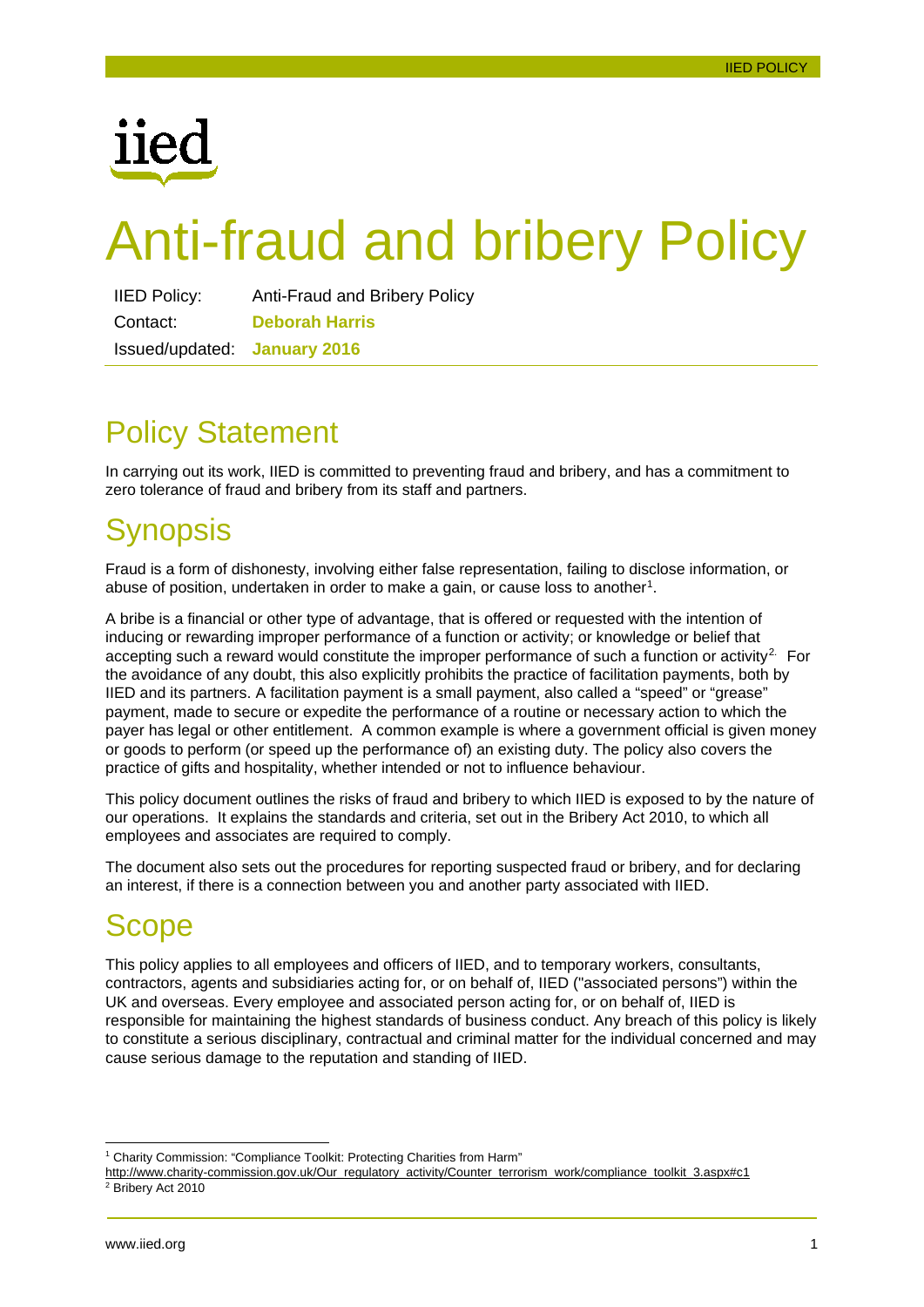IIED may also face criminal liability for unlawful actions taken by its employees or associated persons under The Act. All employees and associated persons are required to familiarise themselves and comply with this policy, including any future updates that may be issued from time to time by IIED.

Note: This Policy was developed and approved by the International Institute for Environment and Development (IIED) for internal use. It is believed to be an accurate reflection of the legislation and other regulatory requirements at the time it was approved. It should not be incorporated into or used by other organisations without permission. It applies to all staff and volunteers working for IIED.

# **Contents**

| <b>Policy Statement</b>                            | 1              |
|----------------------------------------------------|----------------|
| <b>Synopsis</b>                                    | 1              |
| <b>Scope</b>                                       | 1              |
| <b>Policy</b>                                      | 3              |
| The need for an Anti-Fraud and Bribery Policy      | 3              |
| Fraud and bribery risk at IIED                     | 3              |
| <b>Standards</b>                                   | 4              |
| The Bribery Act 2010                               | 4              |
| Criteria                                           | $\overline{4}$ |
| <b>IIED's Obligations</b>                          | 5              |
| <b>Procedures</b>                                  | 5              |
| Reporting and Managing suspected fraud and bribery | 5              |
| <b>Guidance</b>                                    | 5              |
| <b>Staff Interests</b>                             | 5              |
| Gifts and hospitality                              | 5              |
| <b>Related policies</b>                            | 6              |
| <b>Status</b>                                      | 6              |
| <b>Related Forms</b>                               | 6              |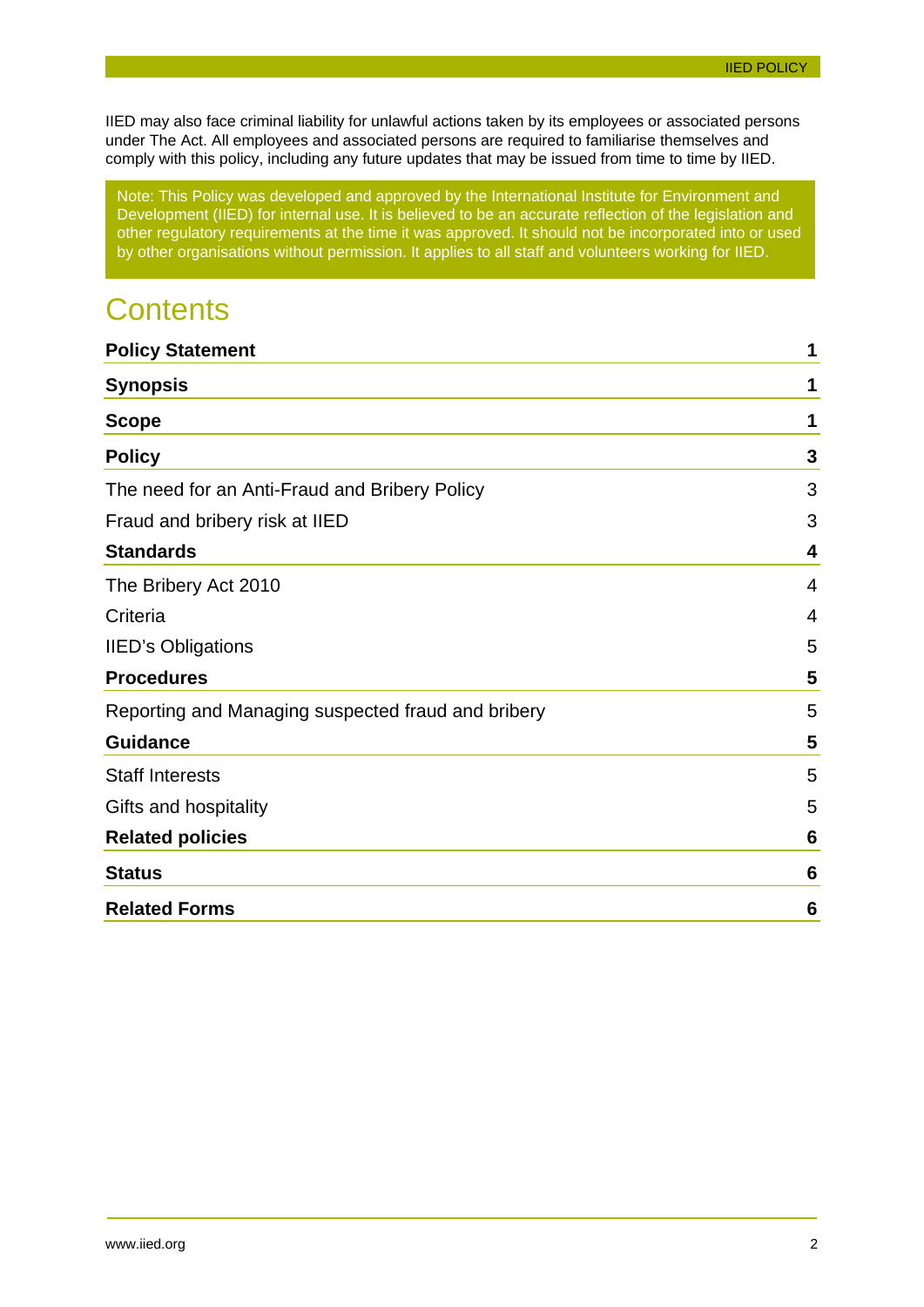# <span id="page-2-0"></span>**Policy**

#### <span id="page-2-1"></span>The need for an Anti-Fraud and Bribery Policy

By instituting an active anti-fraud and bribery policy we shall:

- Rehearse action in the event of discovery of suspected fraud or bribery
- Actively engage staff and partners in fraud and bribery awareness, which may encourage better project management
- Help to protect IIED and partners against charges of complacency in the face of this risk indeed the institution of "adequate procedures" is the only effective defence to the offence under the Bribery Act of failing to prevent associated persons from engaging in bribery.

#### <span id="page-2-2"></span>Fraud and bribery risk at IIED

The types of fraud to which IIED is exposed by the nature of its operations include:

- 1. **Inflated expenses and costs**  such fraud is difficult to detect and could arise in a number of ways:
	- o Mis**r**eporting or reporting costs up to budget without regard to actual costs
	- $\circ$  For example, there are instances of partners misconstruing the nature of grant funding and treating budgets as entitlements rather than limits to spend, and submitting reports identical to budget. This is fraudulent use of donor funds, albeit the partner may misconstrue the nature of the grant as a full payment for output, and needs to be addressed in the development of the partnership relationship and/or in developing clearer terms of reference or requirements, e.g. the requirement for transaction listing may be considered, depending on the nature and materiality of the report
	- o Over claiming by trustees, staff, partners or consultants on costs and expenses
	- Rigged procurement procedures (faked documentation, nepotism).
- 2. Non-compliance with local tax and employment law
- 3. Money laundering
- 4. Misappropriation of project assets

The types of Bribery to which IIED is exposed by the nature of its operations could, in theory, arise where:

- IIED is seeking to influence donors to make funding decisions in IIED's favour where the expenditure was lavish or on activities irrelevant to the purpose making the business case
- Facilitation payments are made, both by IIED (and/or its partners)
- Any gifts or hospitality are accepted or given by IIED (and/or its partners) that are disproportionately generous or that could be seen as an inducement to affect a business decision.

IIED is inherently in a riskier position on many of the above items because:

- Operations are remote and IIED staff only visit partners periodically
- Many partners are small and therefore do not have established systems or audit
- We often operate in a milieu of passing grants through intermediary partners to smaller implementing organisations
- IIED is reliant on restricted donor funding. Where the objective is to spend grant funds, the desire to spend can outweigh decisions as to who, how and when.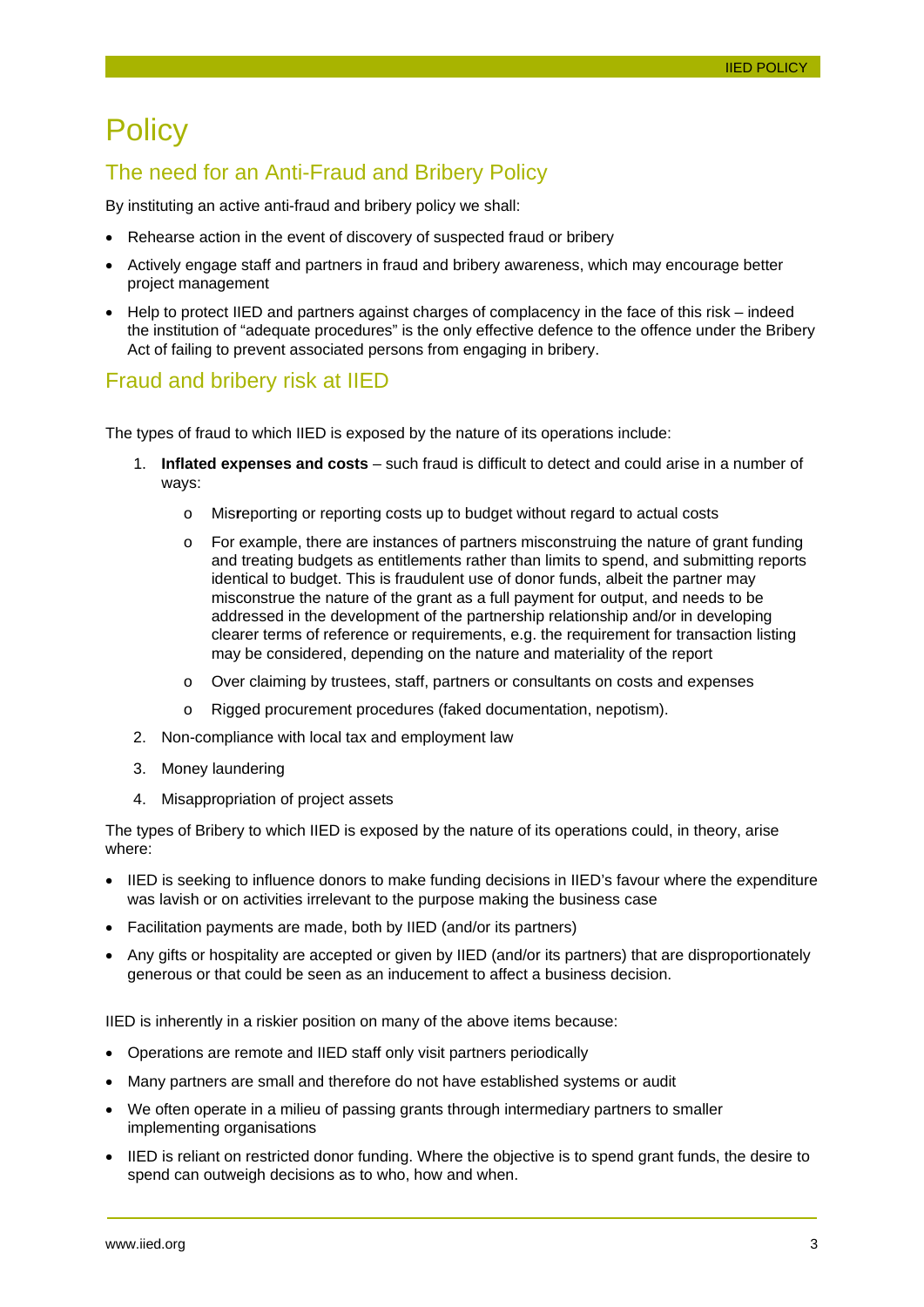The risk to IIED is not limited to internal fraud or fraud on IIED's funds. Should a partner be shown to be involved in fraud, IIED's management of grants through that partner could be called into question and have an indirect reputational impact on IIED.

On the other hand, risks are less where we have

- Built up a long-standing relationship which allows for open interaction
- An independent ability to justify the quality of work, are well networked into overlapping relationships with multiple checks and balances.

IIED should thus work to develop and maximise the value of such relationships.

### <span id="page-3-0"></span>**Standards**

#### <span id="page-3-1"></span>The Bribery Act 2010

IIED is committed to complying with The Bribery Act 2010 in its business activities in the UK and overseas. Under The Act, a bribe is a financial or other type of advantage that is offered or requested with the:

- Intention of inducing or rewarding improper performance of a function or activity; or
- Knowledge or belief that accepting such a reward would constitute the improper performance of such a function or activity.

A relevant function or activity includes public, state or business activities or any activity performed in the course of a person's employment, or on behalf of another company or individual, where the person performing that activity is expected to perform it in good faith, impartially, or in accordance with a position of trust.

A criminal offence will be committed under The Act if:

- An employee or associated person acting for, or on behalf of, the Company offers, promises, gives, requests, receives or agrees to receive bribes; or
- An employee or associated person acting for, or on behalf of, IIED offers, promises or gives a bribe to a foreign public official with the intention of influencing that official in the performance of his/her duties (where local law does not permit or require such influence); and
- IIED does not have the defence that it has adequate procedures in place to prevent bribery by its employees or associated persons.

#### <span id="page-3-2"></span>**Criteria**

- 1. For the purposes of deciding whether a function or activity has been performed improperly the test of what is expected is a test of what a reasonable person in the UK would expect in relation to the performance of that function or activity.
- 2. A 'foreign public official' includes officials, whether elected or appointed, who hold a legislative, administrative or judicial position of any kind of a country or territory outside the UK. It also includes any person who performs public functions in any branch of the national, local or municipal government of such a country or territory or who exercises a public function for any public agency or public enterprise of such a country or territory, such as professionals working for public health agencies and officers exercising public functions in state-owned enterprises. Foreign public officials can also be an official or agent of a public international organisation, such as the UN or the World Bank.
- 3. The offence of bribery of a foreign public official does not require proof of improper performance it or an intention to induce it; the payment of a bribe is sufficient to establish the offence.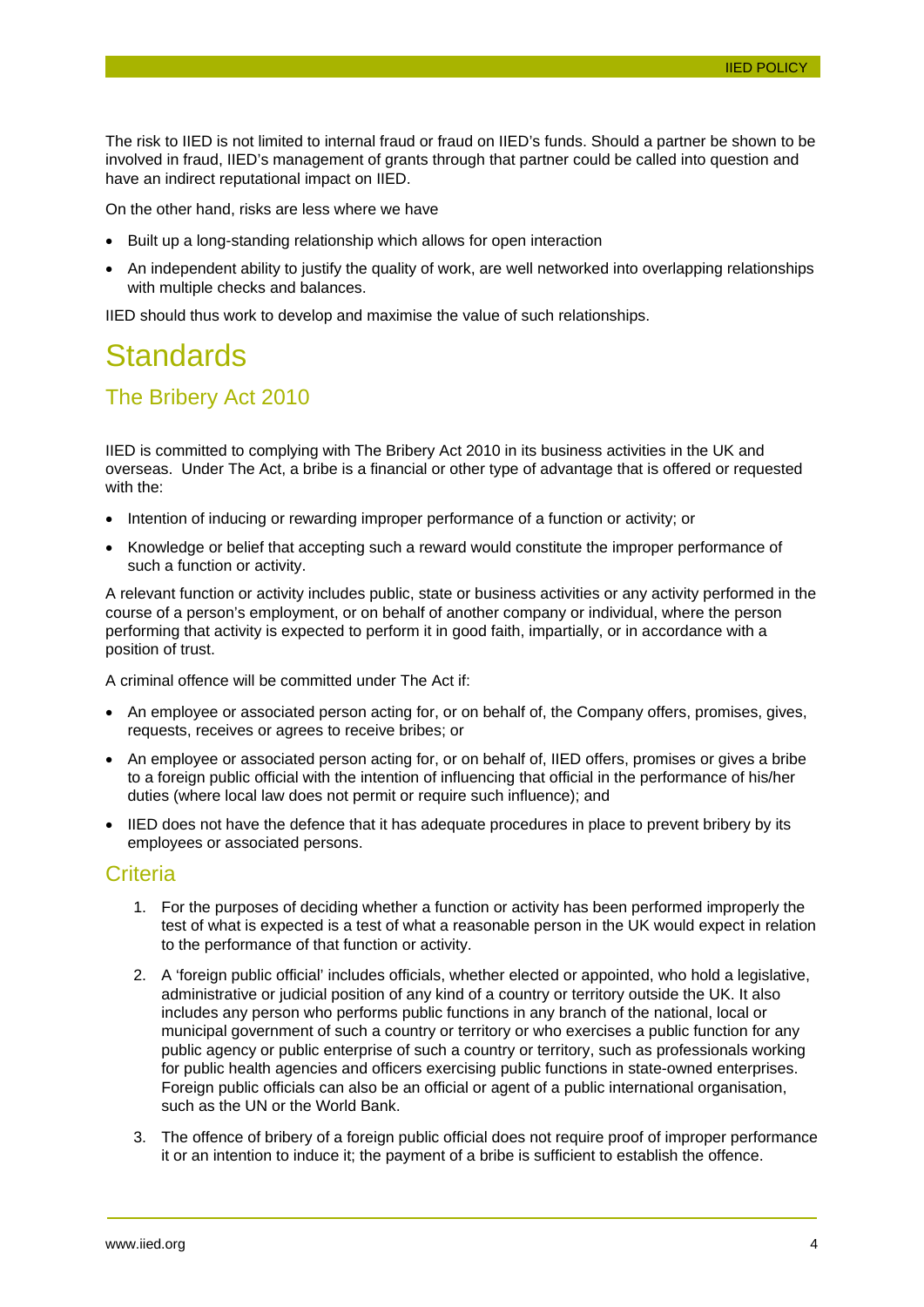4. "Reasonable and proportionate" hospitality and promotional expenditure "made in good faith" as an "established and important part of doing that business" will not be penalised (see further guidelines below).

All employees and associated persons are required to comply with this policy, in accordance with The Act.

#### <span id="page-4-0"></span>IIED's Obligations

- IIED trustees need to protect the organisation against fraud and the risk of involvement in bribery
- IIED is required to report any actual or suspected serious (there is no threshold stipulated) incidents of fraud or theft to the charity commission
- Additionally many donor contracts also require IIED to report to them fraud or suspicion of fraud
- The Act requires that commercial organisations (IIED is included in the definition) have **adequate procedures in place to prevent bribery by its employees or associated persons**.

### <span id="page-4-1"></span>**Procedures**

### <span id="page-4-2"></span>Reporting and Managing suspected fraud and bribery

It is the responsibility of IIED staff to report at the earliest opportunity to the COO – or alternatively to the Director - any suspected cases of fraud or bribery relating to IIED's business (including the use of IIED funds by a contractee for these purposes).

Where staff member is in any doubt about the legitimacy of any payment to a third party, they should seek advice from their Line Manager or a Group Director, or otherwise the COO. Any decisions arising should be recorded, with a copy made available to the HR department.

The Director, COO or Group Director will meet to agree and monitor the follow-up action for any suspected case of Fraud or Bribery involving IIED's business.

The COO will maintain a register of suspected Fraud and Bribery incidents, which will record actions and outcomes. The register will be reported to the Board's Finance, Risk & Audit Committee (FARA).

# <span id="page-4-3"></span>Guidance

#### <span id="page-4-4"></span>Staff Interests

Where staff (or their immediate families) have professional or personal relationships with partners or consultants other than those relating to normal IIED business, these will need to be declared so appropriate decisions can be taken about managing the relationships. It is especially important to do this as it will protect the staff member where a partner is involved in a case of suspected fraud or bribery.

Staff interests should be declared where there is a relationship between the Institute and an organisation with which a staff member has a separate relationship, for example as employee, consultant or trustee, or, where a member of the staff member's immediate family<sup>[3](#page-4-6)</sup> has such a current relationship with the organisation.

The declaration should be made to the COO.

#### <span id="page-4-5"></span>Gifts and hospitality

The following is intended to help staff to judge what sort of gift, and what level of hospitality is acceptable (whether giving or receiving):

<span id="page-4-6"></span> <sup>3</sup> Defined here as "partner, parents, siblings, children, parents, and, parents, siblings and children of partner"